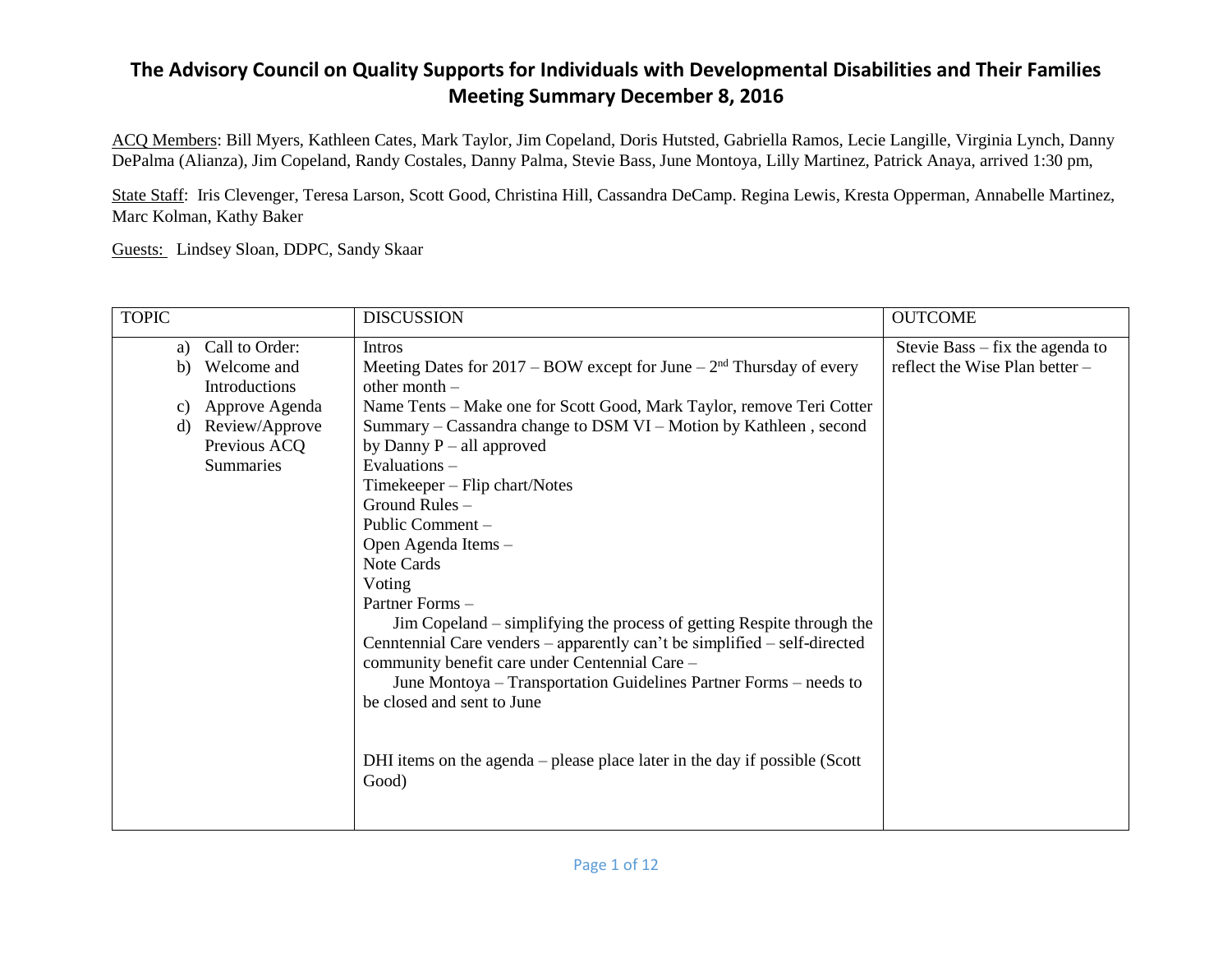| Objective 1: Identify<br>Weaknesses in<br>Communication chains | Wise Plan Tracking form will be used as Meeting Format and possible<br>Meeting Summary – At Feb meeting should we talk about where we are<br>with the ACQ Wise Plan – do we want to continue? – other things we<br>should be focused on? - Kathleen: You will present to committee what we<br>have completed and decide whether to remove it or continue to work on it<br>Bill: We want feedback on what needs to be adjusted or added or taken<br>off – Iris: Do you want feedback on the Wise Plan in between the<br>meetings? Yes, please. June: Include the Wise Plan with the Meeting<br>Agenda – Kathleen: Starting in Feb, the Wise Plan will be the Agenda –<br>Know Your Rights – no real updates for committee – Christina Hill<br>standing in for Jen $R -$ Stakeholder Meetings were held in Nov across the<br>State – meetings will continue – Dates are posted on the ACT NM website<br>- Contracted with Wendy Corry to engage in the input with people who                                                                                        |                                                                                                                                                                                                                                                                                                                                                                                                                                  |
|----------------------------------------------------------------|-------------------------------------------------------------------------------------------------------------------------------------------------------------------------------------------------------------------------------------------------------------------------------------------------------------------------------------------------------------------------------------------------------------------------------------------------------------------------------------------------------------------------------------------------------------------------------------------------------------------------------------------------------------------------------------------------------------------------------------------------------------------------------------------------------------------------------------------------------------------------------------------------------------------------------------------------------------------------------------------------------------------------------------------------------------------|----------------------------------------------------------------------------------------------------------------------------------------------------------------------------------------------------------------------------------------------------------------------------------------------------------------------------------------------------------------------------------------------------------------------------------|
|                                                                | are impacted by the DDW Update -<br>DDW Renewal Status – Christina Hill – DDW renewed every 5 years –<br>we have received several extensions from CMS because we have been<br>implemented the OR system – now set to send renewal to CMS by end of<br>Feb – input was collected and consolidated and is available on the ACT<br>NM website – presentation in available on the ACT NM website by end of<br>today – Tribal Notification scheduled for Jan $1$ – public comment for 30<br>$days - Public hearing on Feb 1 - Hearing will be in Feb - all comments$<br>will be addressed – must be submitted by Feb $15$ –<br>DDW Subcommittee – has not been created – this is the body that will<br>make a formal comment on the rewrite $-$ not a substantial change in<br>language, a lot of clarification - Gabriella - would like to see a<br>recommendation made by ACQ to have the OR go away after the<br>Waldrop lawsuit ends – too much money is being spent on the $OR - not$<br>enough people being allocated – would like ACQ to take a strong stand on | Kathy will write a letter<br>recommending removing the OR<br>after the Waldrop Lawsuit is<br>finalized – Kathleen made the<br>motion, Mark Taylor seconded it<br>- Open Discussion: What is<br>required? (Marc) - Annabelle -<br>there is a degree of requirement<br>that must be put into the DDW<br>$renewal -$<br>Do you want to have a vote<br>making the ACQ<br>recommendation to remove the<br>OR review after the Waldrop |
|                                                                | this – How does the ACQ make a motion or recommendation to get rid of<br>the OR process? $-$ Application will be linked in the announcement $-$ This<br>will be sent out to all ACQ by Kathy Baker -                                                                                                                                                                                                                                                                                                                                                                                                                                                                                                                                                                                                                                                                                                                                                                                                                                                              | lawsuit meets compliance?<br>In Favor: 12<br>Abstain: 2<br>Oppose: 0                                                                                                                                                                                                                                                                                                                                                             |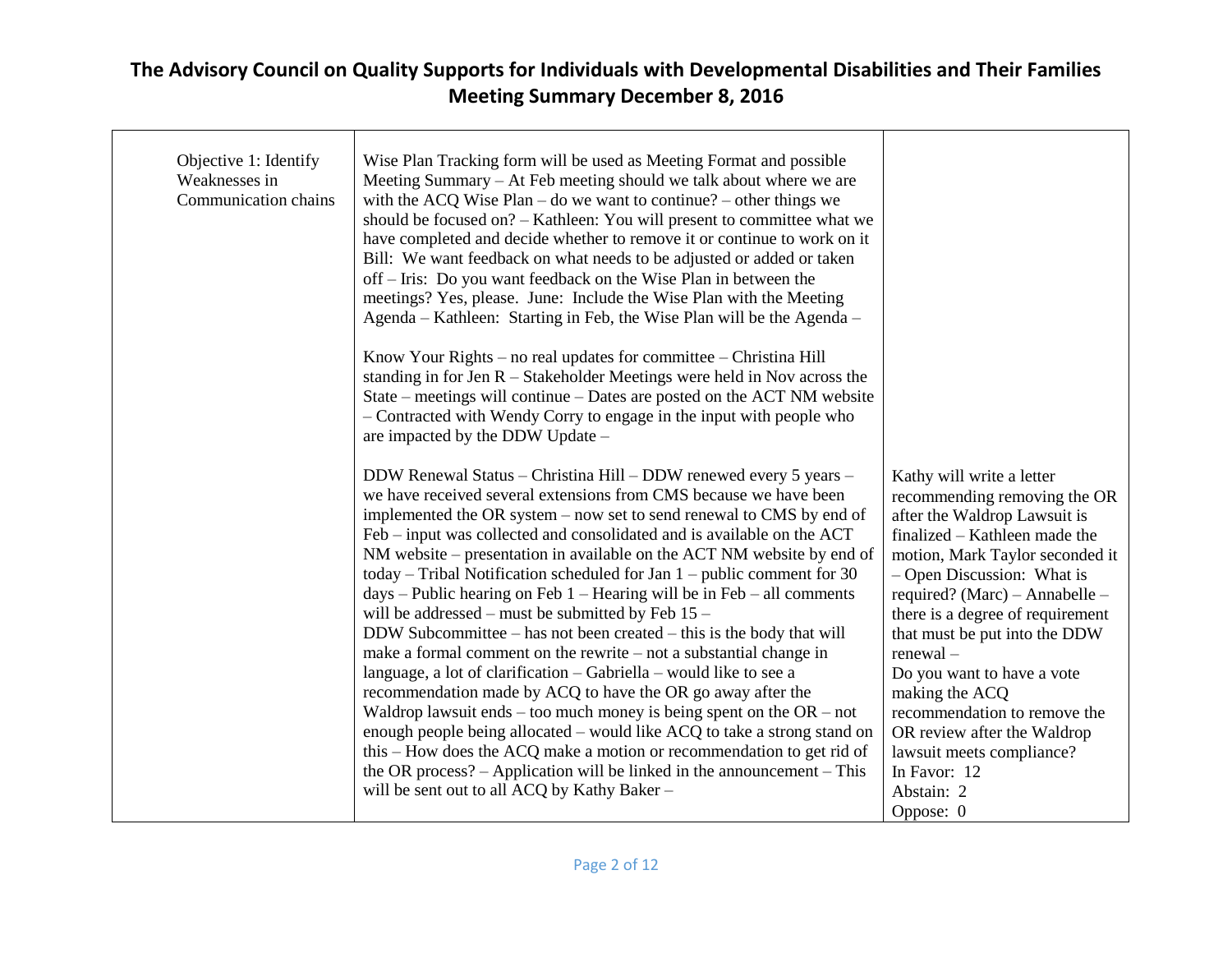| Marc: ACQ should be very strategic in the input that is presented to<br>DDSD – please present alternative strategies that are practical and<br>functional -                                                                                                                                                                                                                                                                                                                                                                                                                                                                                                                                                             | I move that the ACQ<br>recommends to DOH/DDSD that<br>the extension of the OR process<br>not be included in the renewal<br>waiver submitted to CMS on Feb<br>15.<br>Kathy will send this motion to<br>the Executive Committee |
|-------------------------------------------------------------------------------------------------------------------------------------------------------------------------------------------------------------------------------------------------------------------------------------------------------------------------------------------------------------------------------------------------------------------------------------------------------------------------------------------------------------------------------------------------------------------------------------------------------------------------------------------------------------------------------------------------------------------------|-------------------------------------------------------------------------------------------------------------------------------------------------------------------------------------------------------------------------------|
| Mi Via:<br>Issues:<br>Stevie: NUTS AND BOLTS:<br>We are one of $5$ committees $-$ feel strongly about being able to say what<br>we want to say $-18$ people at last meeting $-6$ issues that were discussed:<br>1. The changes coming in the Mi Via waiver amendment<br>2. Big Concern: third party assessor – noticing a lot of line item<br>changes that are being made<br>3. Concerns about purchasing issues – people are having trouble<br>purchasing things already approved on budget<br>4. Beefing up participant's budget authority –<br>5. Also, had a Wise Plan retreat – by next meeting will pick the three<br>most important things that were accomplished at the retreat<br>6. Know Your Rights Campaign |                                                                                                                                                                                                                               |
| Two years and 2 months ago, Mi Via was asked to join this group – how<br>can we be more valuable? Sandy Skaar runs a Consulting Agency –<br>works with many Mi Via people – She will be a valuable member of this<br>Committee.<br>When we do have problems that come up within the committee $-$ How do<br>I come to this group to get things done? Saw the motion process in play<br>today. What can we do to be more valuable?                                                                                                                                                                                                                                                                                       |                                                                                                                                                                                                                               |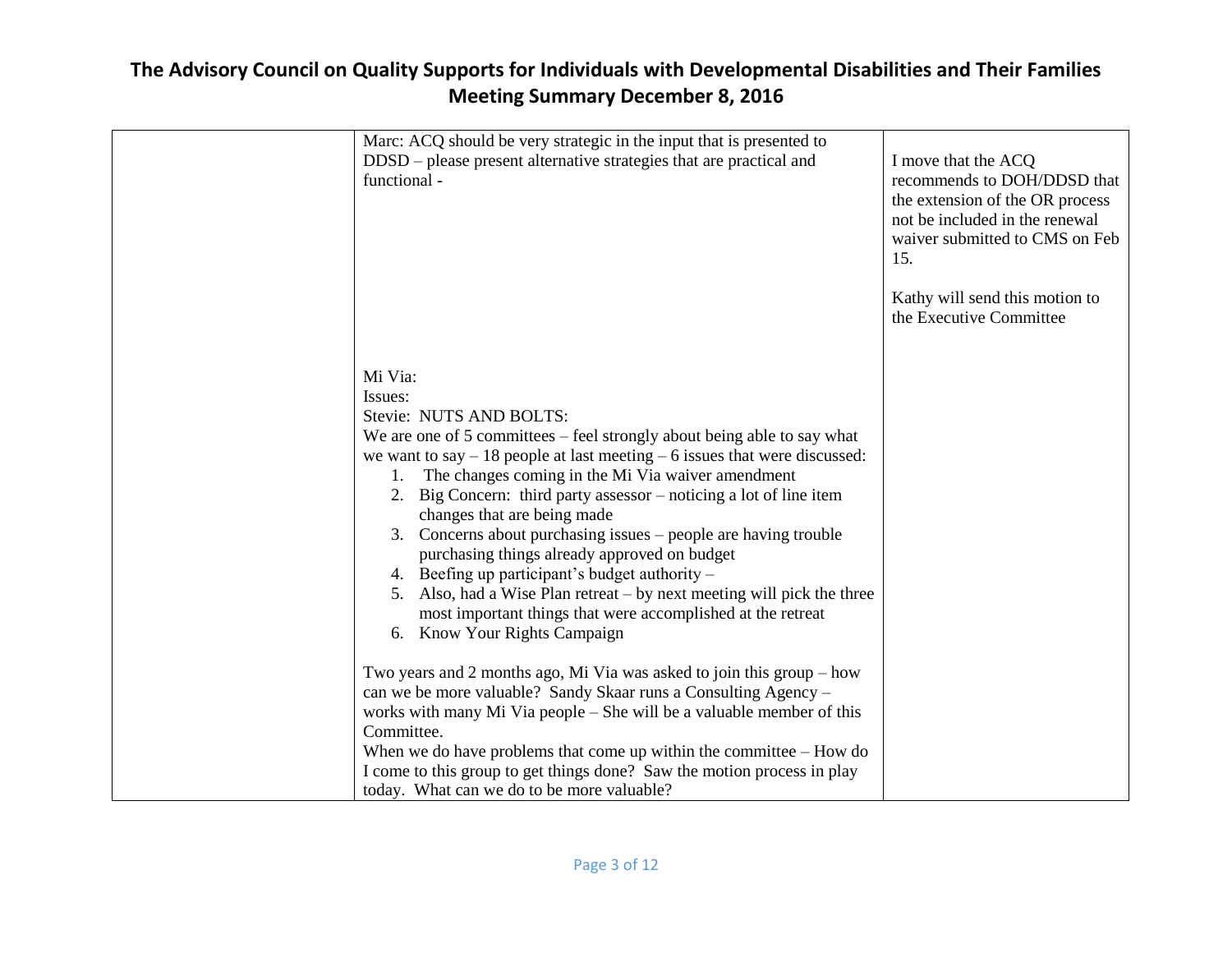|                                                                              | Bill – bringing the issues forward to this group. If there's anything we can<br>do in this group to address those issues, we will. Use a Partner Form to<br>bring issues or information to ACQ<br>Regina – in regard to budget authority – people coming from DDW to Mi<br>Via have set ideas about budgets – struggling with educating people in the<br>proper way about budgets. Also, trying to find ways to empower and<br>educate our vendors on the Know Your Rights campaign.<br>Great idea for a task force $group - can research different options$<br>$Mark - get a small group before the next meeting to work on this$<br>Iris - Purchasing Agents are currently being used in DDW and Med Frag –<br>small cost involved<br>June would like Mi Via info brought to each meeting. Currently over<br>1300 participants – working on a tracking mechanism on the people<br>transitioning to and from Mi Via waiver<br>Kresta – currently in the process of writing the amendment of Mi Via<br>waiver – currently in the Public Comment period – on the HSD website –<br>so is the notice sent to all participants – Public Hearing on Dec $29$ –<br>submission date on January 15 |  |
|------------------------------------------------------------------------------|--------------------------------------------------------------------------------------------------------------------------------------------------------------------------------------------------------------------------------------------------------------------------------------------------------------------------------------------------------------------------------------------------------------------------------------------------------------------------------------------------------------------------------------------------------------------------------------------------------------------------------------------------------------------------------------------------------------------------------------------------------------------------------------------------------------------------------------------------------------------------------------------------------------------------------------------------------------------------------------------------------------------------------------------------------------------------------------------------------------------------------------------------------------------------------------------|--|
| <b>Objective 2: Provide</b><br>feedback to support improved<br>communication | ACQ Article for DDSD Newsletter - Kathleen will write several articles<br>and place them in the queue for future newsletter. If you have ideas,<br>please submit them to Kathleen.<br>Add upcoming ACQ meeting dates to newsletter                                                                                                                                                                                                                                                                                                                                                                                                                                                                                                                                                                                                                                                                                                                                                                                                                                                                                                                                                         |  |
|                                                                              | Litigation Updates: Marc proposes that we visit with Litigation team and<br>ask if they could come and when.<br>Scott Good – DHI has disengaged one component: Rule 7-1-14                                                                                                                                                                                                                                                                                                                                                                                                                                                                                                                                                                                                                                                                                                                                                                                                                                                                                                                                                                                                                 |  |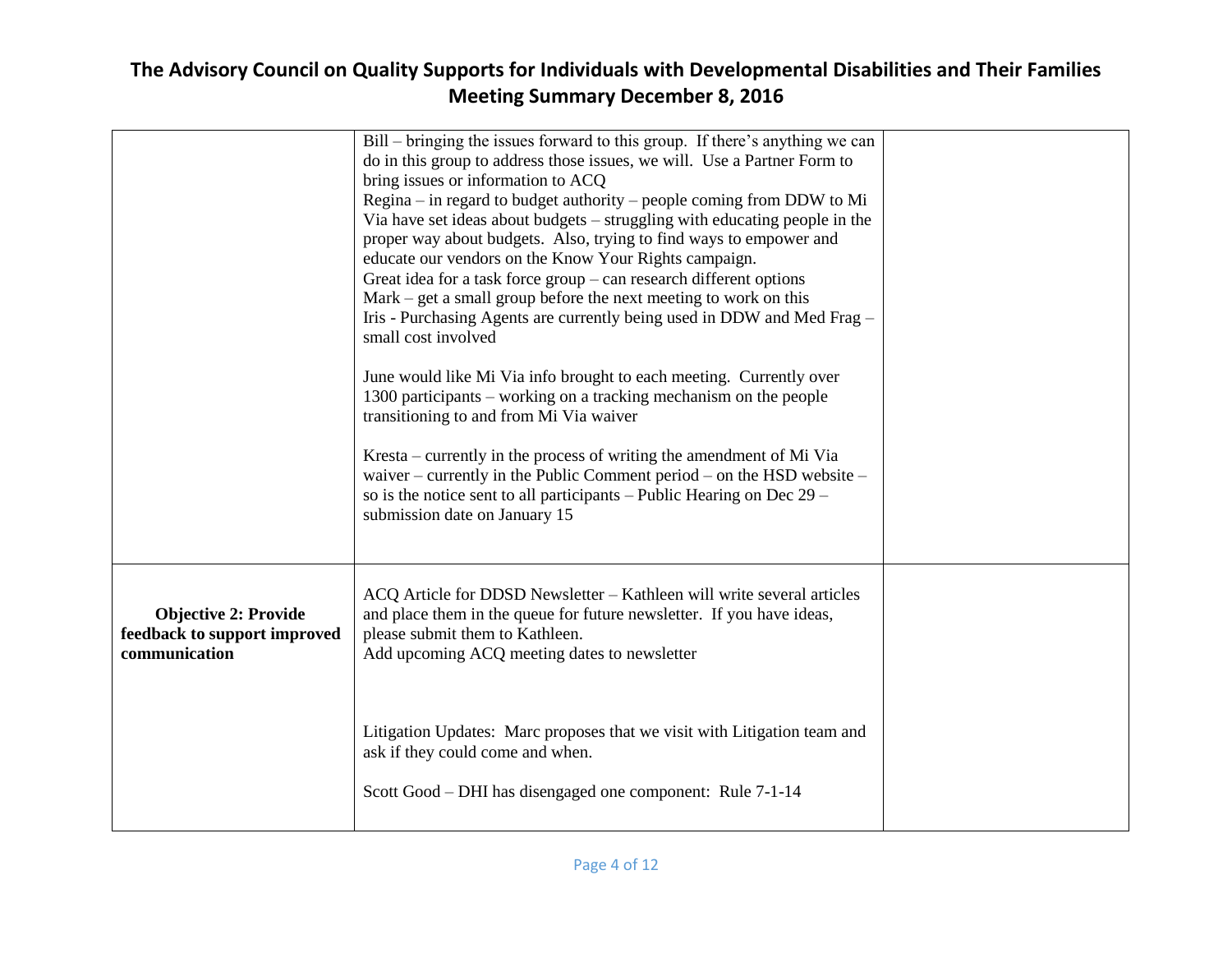|                                 | Have asked for disengagement on some others $-$ am waiting for an answer       | Send DHI NMAC guidelines to    |
|---------------------------------|--------------------------------------------------------------------------------|--------------------------------|
|                                 | from Dr. Gant                                                                  |                                |
|                                 |                                                                                | all $ACQ$ – will get them from |
|                                 | 3 more items have been approved by Dr. Gant – waiting for Judge Parker         | Scott or Ed                    |
|                                 | 1. Immediate Reporting                                                         |                                |
|                                 | 2. Immediate action of Safety Plan                                             |                                |
|                                 | 3. Memorandum of Understanding with Aging and Long Term                        |                                |
|                                 | Services – APS – Agreement between DOH and ALTS                                |                                |
|                                 |                                                                                |                                |
|                                 | ANE Training Process – required by March – concerns on the new                 |                                |
|                                 | processes for substantiation on ANE -                                          |                                |
|                                 |                                                                                |                                |
|                                 |                                                                                |                                |
|                                 | <b>Next Steps:</b>                                                             |                                |
|                                 |                                                                                |                                |
|                                 |                                                                                |                                |
|                                 |                                                                                |                                |
|                                 |                                                                                |                                |
|                                 |                                                                                |                                |
| <b>Increase System Capacity</b> | Subcommittee Updates:                                                          |                                |
|                                 |                                                                                |                                |
| <b>Objective 1: Support</b>     | Policy and Quality Subcommittee Update:                                        |                                |
| clean-up of wait list           | Marc: QA/QI Template was discussed, the Provider Scorecard, GER                |                                |
| numbers and the                 | Analysis for Continuous Improvement, and Transportation Guidelines             |                                |
| maintenance of                  | Transportation Guidelines will be taken to Bureau Chiefs and then sent         |                                |
| accuracy thereafter             | out with a Director's Release. These are guidelines only.                      |                                |
|                                 | QA/QI Template can be used but is not required to be used. Template            |                                |
|                                 | plan and Reporting plan were suggested                                         |                                |
|                                 | Provider Scorecard was taken to ADDCP and some suggestions for                 |                                |
|                                 | changes were made – then sent to $OGC$ – were told that the colors must be     |                                |
|                                 | removed and stats were going to replace the Red, Yellow and Green color        |                                |
|                                 | coding – ANE info will not be on the Scorecard immediately, but will be        |                                |
|                                 | $added - also$ , if there was any action taken against the provider, this will |                                |
|                                 | be noted on the Scorecard                                                      |                                |
|                                 | June Montoya – Transportation Policy – If these are only guidelines, who       |                                |
|                                 | should make policy that is enforceable – who should be responsible?            |                                |
|                                 |                                                                                |                                |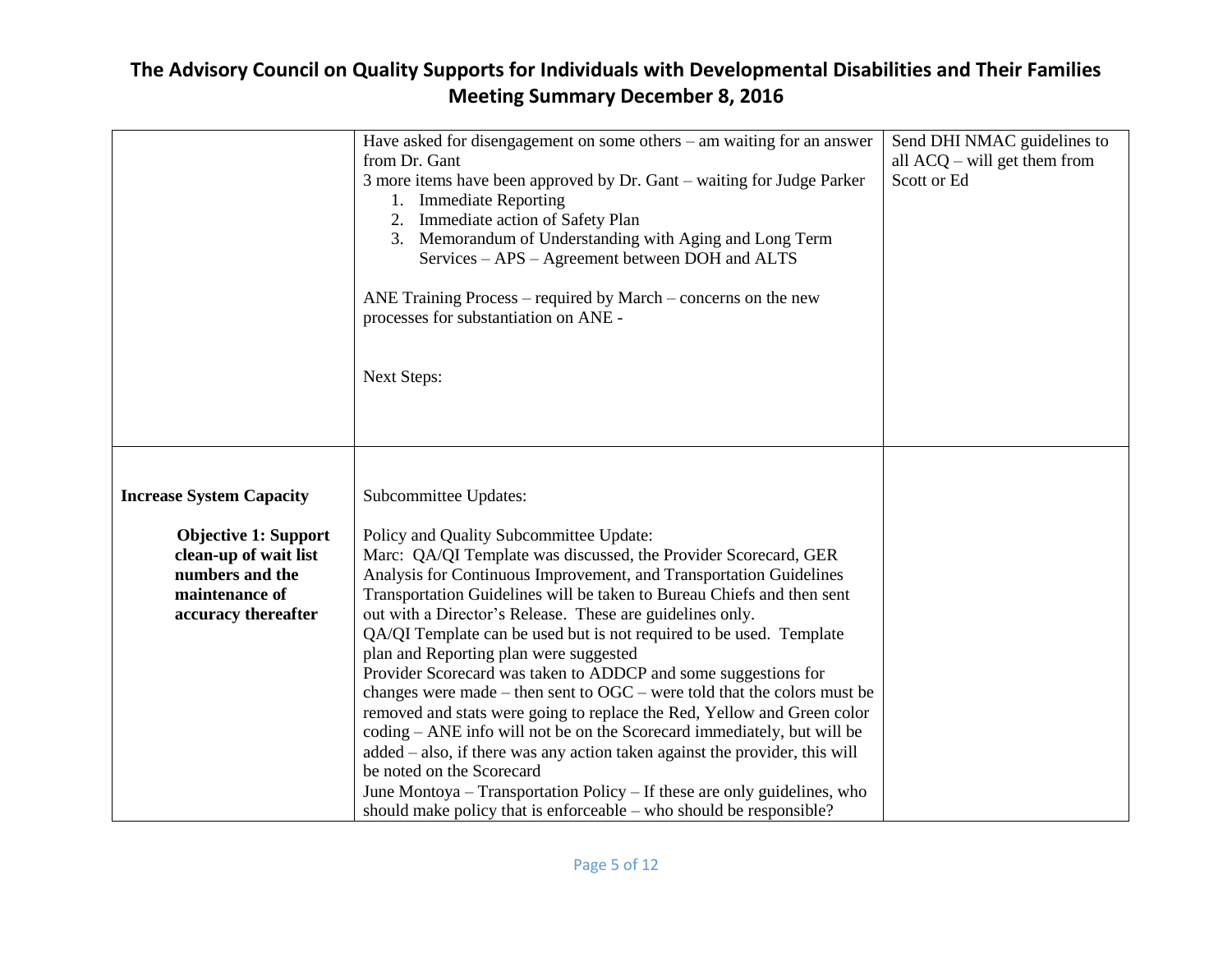| Bill $M$ – his agency has requirements as a good business practice – aside<br>from what the State suggests                                                                                                                                                                                                                                                                                                                                                                                                                                                                                                                                                                                                                                                                                                                                                                                                                              |                                                                                                   |
|-----------------------------------------------------------------------------------------------------------------------------------------------------------------------------------------------------------------------------------------------------------------------------------------------------------------------------------------------------------------------------------------------------------------------------------------------------------------------------------------------------------------------------------------------------------------------------------------------------------------------------------------------------------------------------------------------------------------------------------------------------------------------------------------------------------------------------------------------------------------------------------------------------------------------------------------|---------------------------------------------------------------------------------------------------|
| Community Programs Bureau - Christina Hill<br>Discussed early this morning – sent a sign-up sheet around for interested<br>parties that may be willing to part of a committee – this will be a<br>subcommittee of the P $& Q$ Subcommittee – Who will chair?                                                                                                                                                                                                                                                                                                                                                                                                                                                                                                                                                                                                                                                                            | Continue to send invitations to<br>subcommittee meetings to all<br>people on the ACQ mailing list |
| $\text{Jim} - \text{Is}$ there a requirement for <u>certification</u> in first aid/CPR? Perhaps it<br>could be revised to say they should have first aid/CPR, but not necessarily<br>be certified. June – agree, however we do not want to dilute the quality of<br>service provided to our Waiver recipients.                                                                                                                                                                                                                                                                                                                                                                                                                                                                                                                                                                                                                          |                                                                                                   |
| $Iris - Is this$ an opportunity presenting itself to improve our standards<br>and policies?                                                                                                                                                                                                                                                                                                                                                                                                                                                                                                                                                                                                                                                                                                                                                                                                                                             |                                                                                                   |
| Wait List Subcommittee Update:<br>Cassandra: Updates on new Regional employees,<br>Allocation process: about $\frac{1}{2}$ the people that have been allocated are now<br>receiving services – about 38 people are waiting to begin services: 26 are<br>trad waiver, 12 are Mi Via. This is different from years past $-6588$<br>currently on the waiting list. Big uptick in people applying for waiver<br>services right now – Keeping In Touch letter and survey have gone out to<br>parents and individuals on Central Registry – Last time she checked, there<br>was about a 20% return rate of surveys - Working on SB216<br>New Central Registry – rolled out yesterday – new intranet access<br>Community Benefit Services - training providers on this - would there be<br>an interest in this type of training – Cassandra will be happy to be the<br>liaison with HSD to set up this kind of training with Centennial Care - |                                                                                                   |
| Subcommittee members for $P \& Q$ Committee – working on a day for a<br>standing meeting date<br>Waiting List Committee – always the day before the full ACQ                                                                                                                                                                                                                                                                                                                                                                                                                                                                                                                                                                                                                                                                                                                                                                            |                                                                                                   |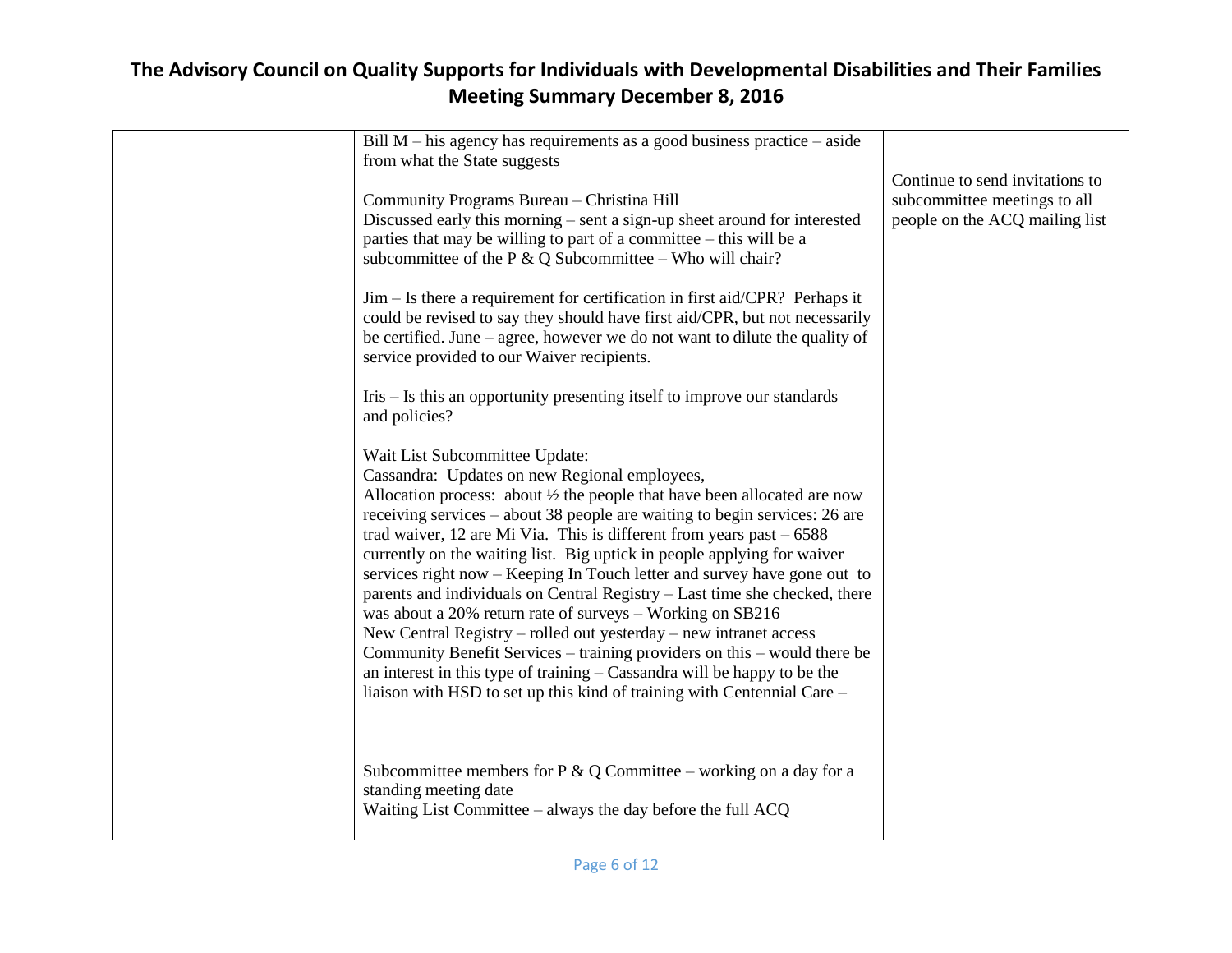| Vetting and Terms:                                                        |  |
|---------------------------------------------------------------------------|--|
|                                                                           |  |
| When giving a packet, clarify that one person from the agency will be the |  |
| voting member - can send a proxy who can vote -                           |  |
|                                                                           |  |
|                                                                           |  |
| Anyone interested in becoming part of the Executive Committee, please     |  |
| contact Bill and/or Patrick                                               |  |
|                                                                           |  |
|                                                                           |  |
| Brad Hill is not interested in becoming a voting member of the ACQ        |  |
|                                                                           |  |
|                                                                           |  |
|                                                                           |  |
|                                                                           |  |
| Motion to adjourn at 3:30 pm -                                            |  |
|                                                                           |  |
|                                                                           |  |
|                                                                           |  |
|                                                                           |  |
|                                                                           |  |
|                                                                           |  |
|                                                                           |  |
|                                                                           |  |
|                                                                           |  |
|                                                                           |  |
|                                                                           |  |
|                                                                           |  |
|                                                                           |  |
|                                                                           |  |
|                                                                           |  |
|                                                                           |  |
|                                                                           |  |
|                                                                           |  |
|                                                                           |  |
|                                                                           |  |
|                                                                           |  |
|                                                                           |  |
|                                                                           |  |
|                                                                           |  |
|                                                                           |  |
|                                                                           |  |
|                                                                           |  |
|                                                                           |  |
|                                                                           |  |
|                                                                           |  |
|                                                                           |  |